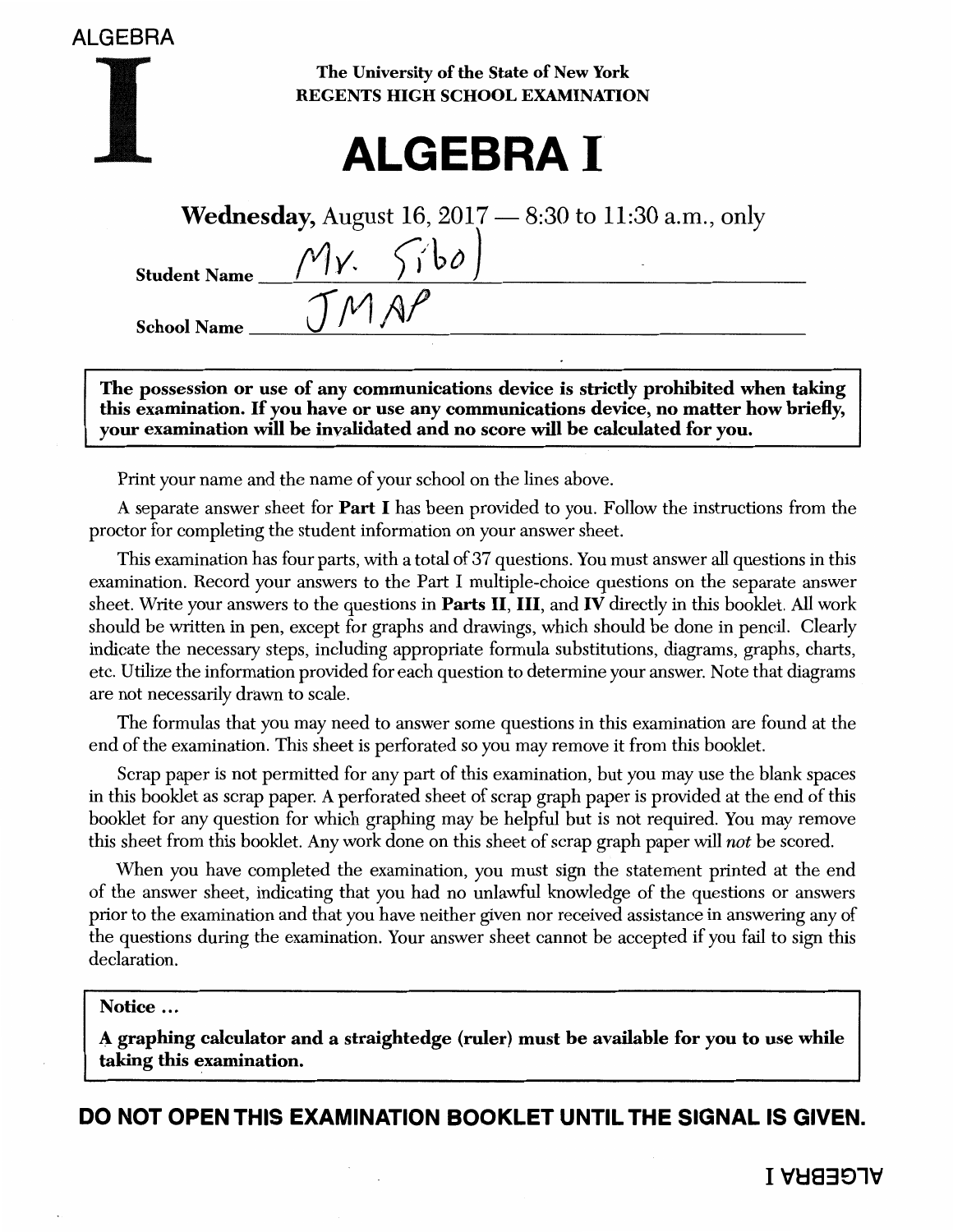#### Part I

Answer all 24 questions in this part. Each correct answer will receive 2 credits. No partial credit will be allowed. Utilize the information provided for each question to determine your answer. Note that diagrams are not necessarily drawn to scale. For each statement or question, choose the word or expression that, of those given, best completes the statement or answers the question. Record your answers on your separate answer sheet. [ 48]

1 A part of Jennifer's work to solve the equation  $2(6x^2 - 3) = 11x^2 - x$ is shown below.

Use this space for computations.

Given:  $2(6x^2 - 3) = 11x^2 - x$ Step 1:  $12x^2 - 6 = 11x^2 - x$ 

Which property justifies her first step?

(1) identity property of multiplication

(2) multiplication property of equality

 $(3)$  commutative property of multiplication

 $\langle 4 \rangle$  distributive property of multiplication over subtraction

2 Which value of x results in equal outputs for  $j(x) = 3x - 2$  and  $b(x) = |x + 2|$ ?

(3)  $\frac{2}{3}$ 

(4) 4

 $(1) -2$  $(2)2$ 



3 The expression  $49x^2 - 36$  is equivalent to

(1) 
$$
(7x - 6)^2
$$
  
(2)  $(24.5x - 18)^2$   
(3)  $(7x - 6)(7x + 6)$   
(4)  $(24.5x - 18)(24.5x + 18)$ 

Algebra I - Aug. '17  $[2]$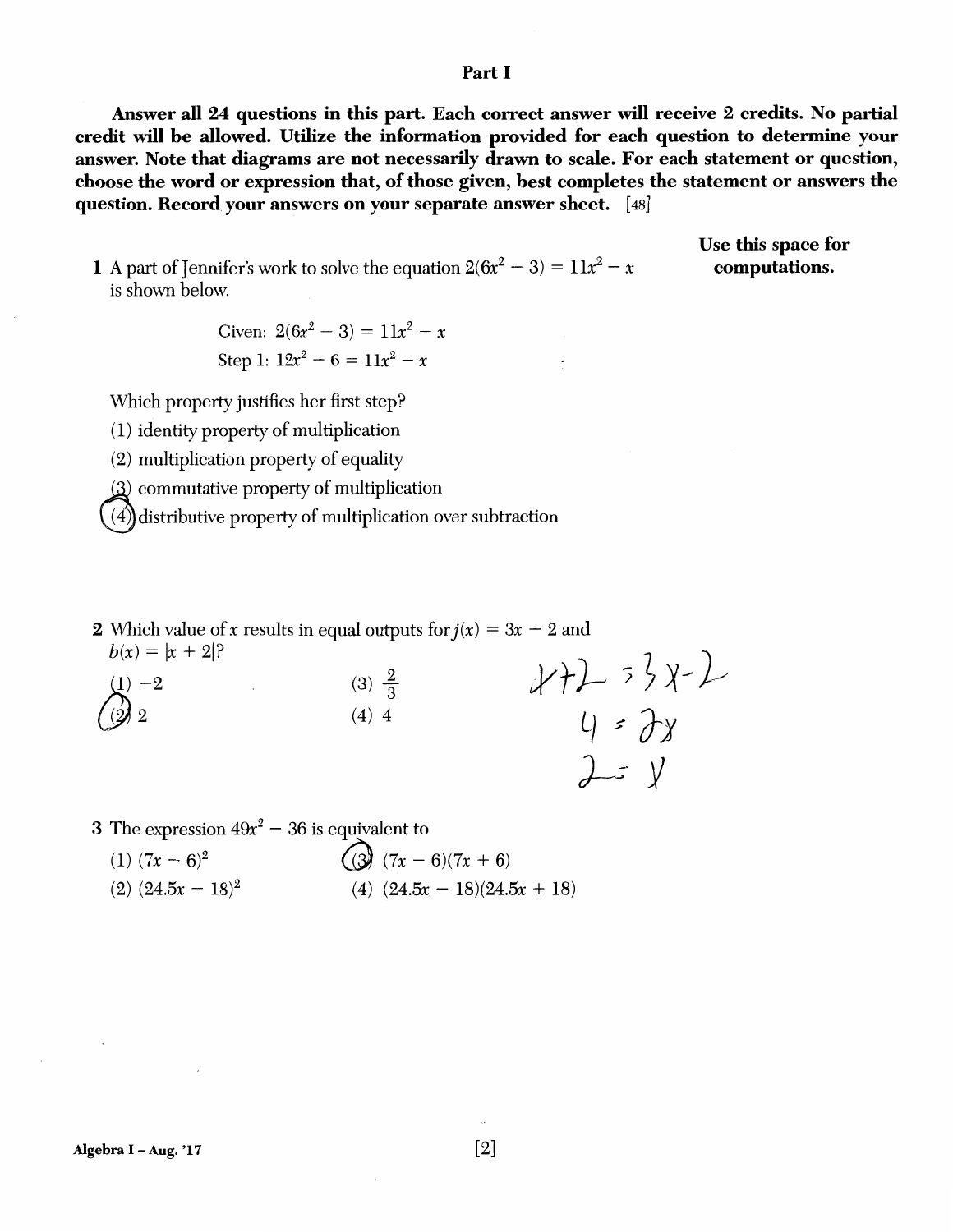4 If 
$$
f(x) = \frac{1}{2}x^2 - (\frac{1}{4}x + 3)
$$
, what is the value of  $f(8)$ ?  
\n(1) 11  
\n(2) 17  
\n(3) 27  
\n(4) 33  $f(\theta) \rightarrow \frac{1}{2} (\theta)^2 - (\frac{1}{4} (\theta) \gamma^2)$   
\n(5) 32  
\n(6) 33  $f(\theta) \rightarrow \frac{1}{2} (\theta)^2 - (\frac{1}{4} (\theta) \gamma^2)$ 

**5** The graph below models the height of a remote-control helicopter over 20 seconds during flight.



Over which interval does the helicopter have the *slowest* average rate of change?

~ 0 to 5 seconds @5 to 10 seconds J/ltJ *4* J ){ff- ) *10* f- (3) 10 to 15 seconds ( 4) 15 to 20 seconds

- **6** In the functions  $f(x) = kx^2$  and  $g(x) = |kx|$ , *k* is a positive integer.
	- If *k* is replaced by  $\frac{1}{2}$ , which statement about these new functions is true?

(1) The graphs of both  $f(x)$  and  $g(x)$  become wider.

- (2) The graph of  $f(x)$  becomes narrower and the graph of  $g(x)$  shifts left.
- (3) The graphs of both  $f(x)$  and  $g(x)$  shift vertically.
- (4) The graph of  $f(x)$  shifts left and the graph of  $g(x)$  becomes wider.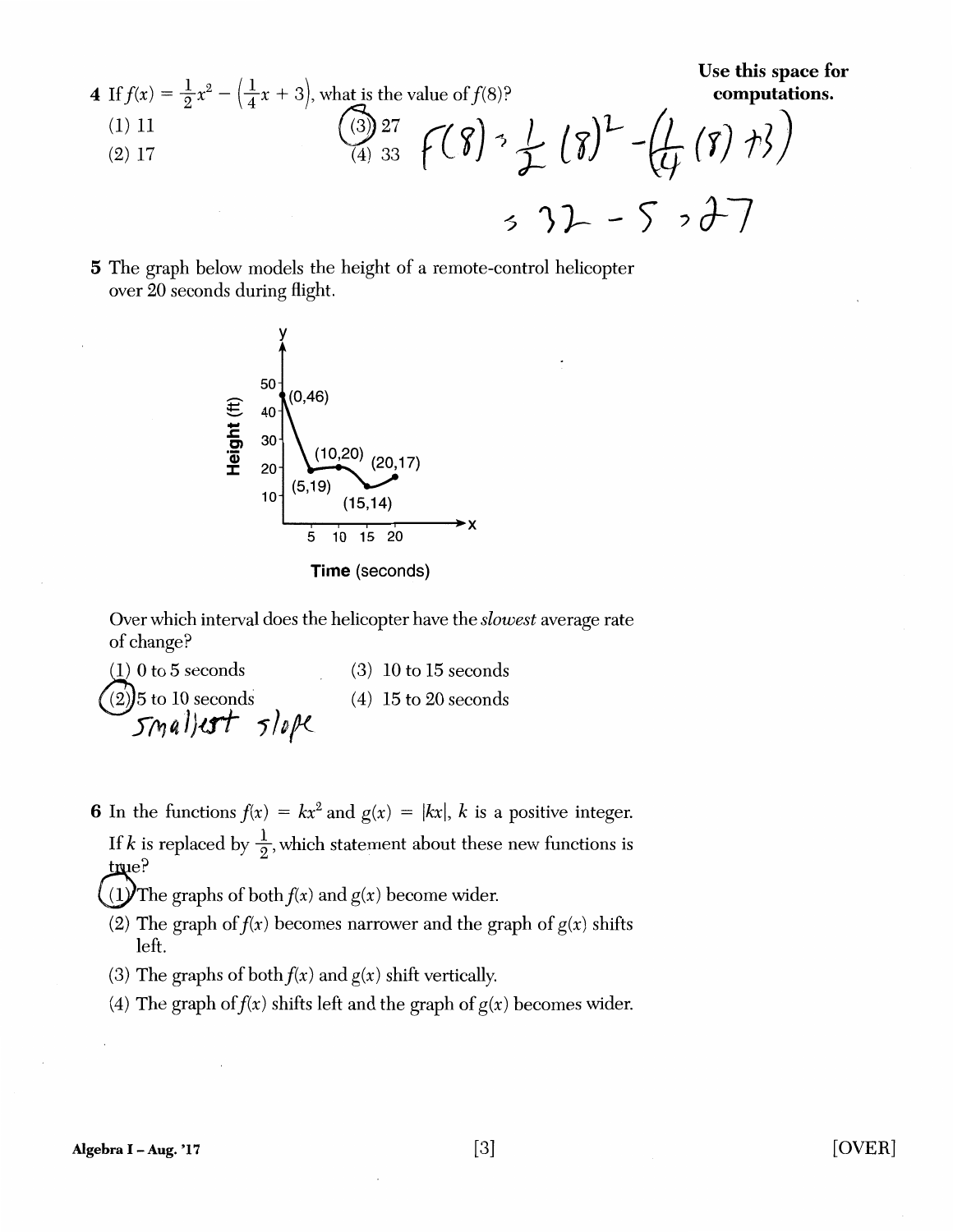## **7** Wenona sketched the polynomial  $P(x)$  as shown on the axes below.



Which equation could represent  $P(x)$ ?  $\bigodot$   $P(x) = (x + 1)(x - 2)^2$  (3)  $P(x) = (x + 1)(x - 2)$ (2)  $P(x) = (x - 1)(x + 2)^2$  (4)  $P(x) = (x - 1)(x + 2)$ 

**8** Which situation does *not* describe a causal relationship?

~The higher the volume on a radio, the louder the sound will be.

 $(2)$ The faster a student types a research paper, the more pages the research paper will have.

- ( 3) The shorter the time a car remains running, the less gasoline it will use.
- (4) The slower the pace of a runner, the longer it will take the runner to finish the race.

**Algebra** I - **Aug. '17** [4]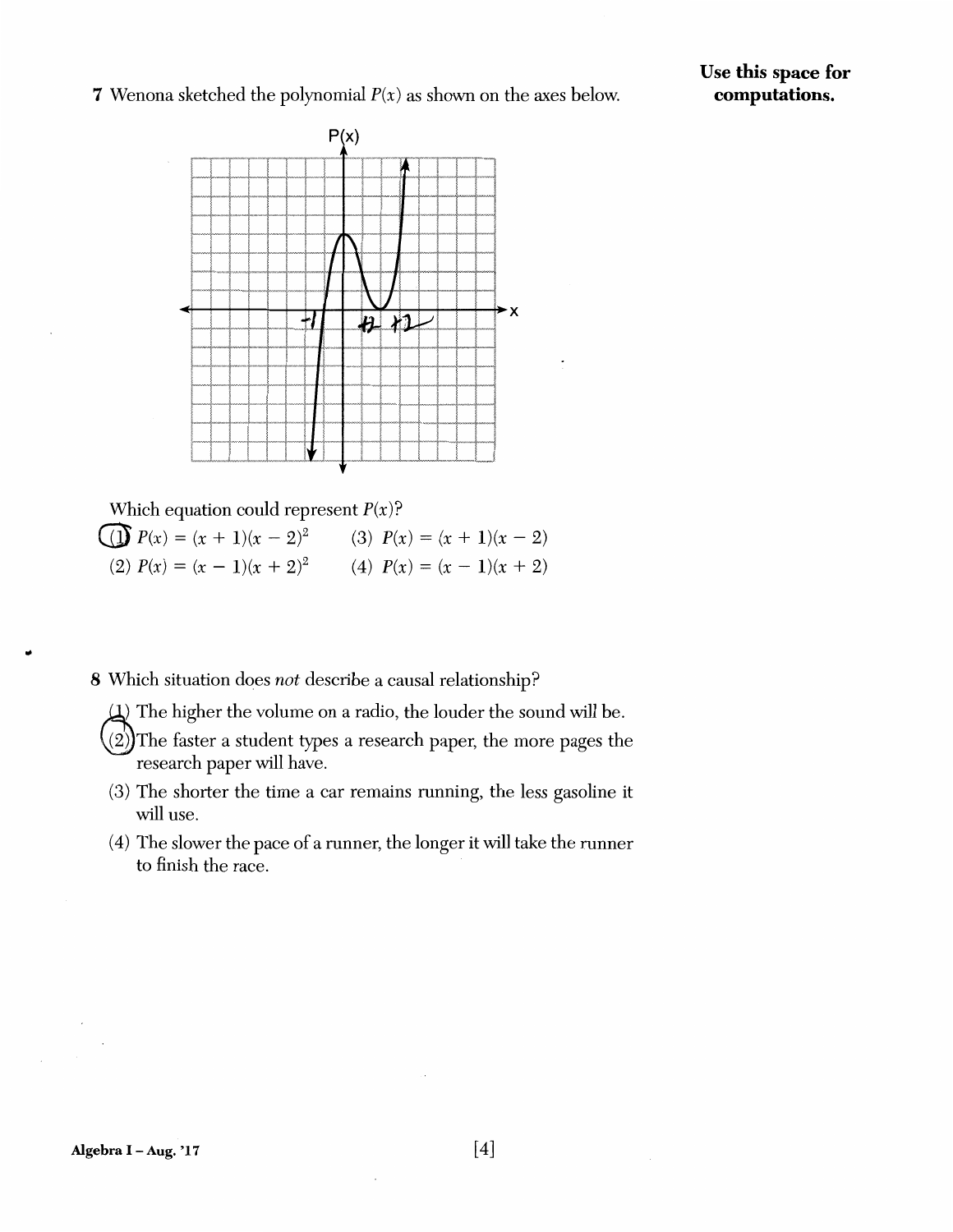9 A plumber has a set fee for a house call and charges by the hour for repairs. The total cost of her services can be modeled by  $c(t) = 125t + 95.$ 

Which statements about this function are true?

- I. A house call fee costs \$95.
- II. The plumber charges \$125 per hour.
- III. The number of hours the job takes is represented by *t.*
- (1) I and II, only  $(3)$  II and III, only
- (2) I and III, only

I, II, and III

10 What is the domain of the relation shown below?

$$
\{(4,2), (1,1), (0,0), (1,-1), (4,-2)\}\
$$
\n
$$
(1)\{0, 1, 4\}
$$
\n
$$
(2)\{-2, -1, 0, 1, 2\}
$$
\n
$$
(3)\{-2, -1, 0, 1, 2, 4\}
$$
\n
$$
(4)\{-2, -1, 0, 0, 1, 1, 1, 2, 4, 4\}
$$

11 What is the solution to the inequality 
$$
2 + \frac{4}{9}x \ge 4 + x
$$
?  
\n
$$
(1) \quad x \le -\frac{18}{5} \qquad (3) \quad x \le \frac{54}{5} \qquad -\frac{1}{2} \qquad \frac{5}{4} \qquad \frac{7}{4} \qquad \frac{7}{4} \qquad \frac{7}{4} \qquad \frac{7}{4} \qquad \frac{7}{4} \qquad \frac{7}{4} \qquad \frac{7}{4} \qquad \frac{7}{4} \qquad \frac{7}{4} \qquad \frac{7}{4} \qquad \frac{7}{4} \qquad \frac{7}{4} \qquad \frac{7}{4} \qquad \frac{7}{4} \qquad \frac{7}{4} \qquad \frac{7}{4} \qquad \frac{7}{4} \qquad \frac{7}{4} \qquad \frac{7}{4} \qquad \frac{7}{4} \qquad \frac{7}{4} \qquad \frac{7}{4} \qquad \frac{7}{4} \qquad \frac{7}{4} \qquad \frac{7}{4} \qquad \frac{7}{4} \qquad \frac{7}{4} \qquad \frac{7}{4} \qquad \frac{7}{4} \qquad \frac{7}{4} \qquad \frac{7}{4} \qquad \frac{7}{4} \qquad \frac{7}{4} \qquad \frac{7}{4} \qquad \frac{7}{4} \qquad \frac{7}{4} \qquad \frac{7}{4} \qquad \frac{7}{4} \qquad \frac{7}{4} \qquad \frac{7}{4} \qquad \frac{7}{4} \qquad \frac{7}{4} \qquad \frac{7}{4} \qquad \frac{7}{4} \qquad \frac{7}{4} \qquad \frac{7}{4} \qquad \frac{7}{4} \qquad \frac{7}{4} \qquad \frac{7}{4} \qquad \frac{7}{4} \qquad \frac{7}{4} \qquad \frac{7}{4} \qquad \frac{7}{4} \qquad \frac{7}{4} \qquad \frac{7}{4} \qquad \frac{7}{4} \qquad \frac{7}{4} \qquad \frac{7}{4} \qquad \frac{7}{4} \qquad \frac{7}{4} \qquad \frac{7}{4} \qquad \frac{7}{4} \qquad \frac{7}{4} \qquad \frac{7}{4} \qquad \frac{7}{4} \qquad \frac{7}{4} \qquad \frac{7}{
$$

12 Konnor wants to burn 250 Calories while exercising for 45 minutes at the gym. On the treadmill, he can burn 6 Cal/min. On the stationary bike, he can burn 5 Cal/min.

If *t* represents the number of minutes on the treadmill and *b* represents the number of minutes on the stationary bike, which expression represents the number of Calories that Konnor can burn on the stationary bike?

| 5.00000000000000000000 |                        |
|------------------------|------------------------|
| $\mathbf{u}$           | $(3)$ 45 – b           |
| $(2)$ 5b               | $(4)$ 250 – 5 <i>b</i> |
|                        |                        |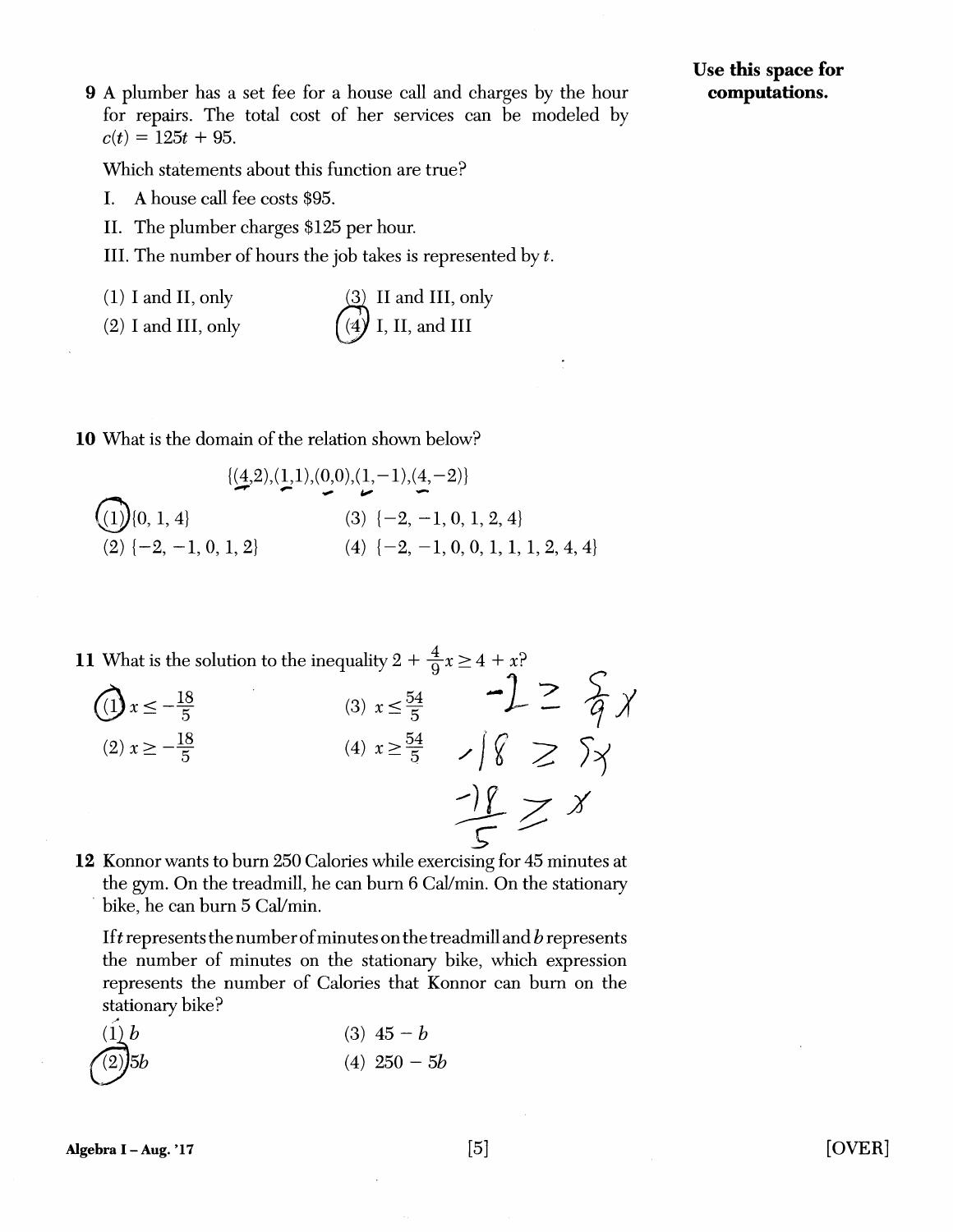**13** Which value of *x* satisfies the equation  $\frac{5}{6}(\frac{3}{8}-x) = 16$ ? **computations.**   $-19.575$  $-18.825$ (3) -16.3125  $(4)$   $-15.6875$  $\frac{15}{40}$  -  $\frac{5}{4}$  x  $\frac{1}{6}$  $\frac{1}{48}$  -  $\frac{1}{6}$  x  $\frac{3}{10}$ **14** If a population of 100 cells triples every hour, which function represents  $p(t)$ , the population after  $t$  hours?  $\lim_{t \to \infty} p(t) = 3(100)^t$  (3)  $p(t) = 3t + 100$  $\binom{1}{2}p(t) = 100(3)^t$  (4)  $p(t) = 100t + 3$ *b.X* /Jl  $x - 18.825$ 

**15** A sequence of blocks is shown in the diagram below.



 $1546 - 2127$ 

**Use this space for** 

This sequence can be defined by the recursive function  $a_1 = 1$  and  $a_n = a_{n-1} + n$ . Assuming the pattern continues, how many blocks will there be when  $n = 7$ ?  $\wedge$ 

| $(1)$ 13 | $(3)$ 28 |
|----------|----------|
| $(2)$ 21 | $(4)$ 36 |

**16** Mario's \$15,000 car depreciates in value at a rate of 19% per year. The value, V, after *t* years can be modeled by the function  $V = 15,000(0.81)^t$ . Which function is equivalent to the original function?

(1) 
$$
V = 15,000(0.9)^{9t}
$$
  
\n(2)  $V = 15,000(0.9)^{2t}$   
\n(3)  $V = 15,000(0.9)^{\frac{t}{9}}$   
\n(4)  $V = 15,000(0.9)^{\frac{t}{2}}$   
\n(5)  $V = 15,000(0.9)^{\frac{t}{2}}$   
\n(6)  $V = 15,000(0.9)^{\frac{t}{2}}$   
\n(7)  $V = 15,000(0.9)^{\frac{t}{2}}$ 

**Algebra I - Aug. '17**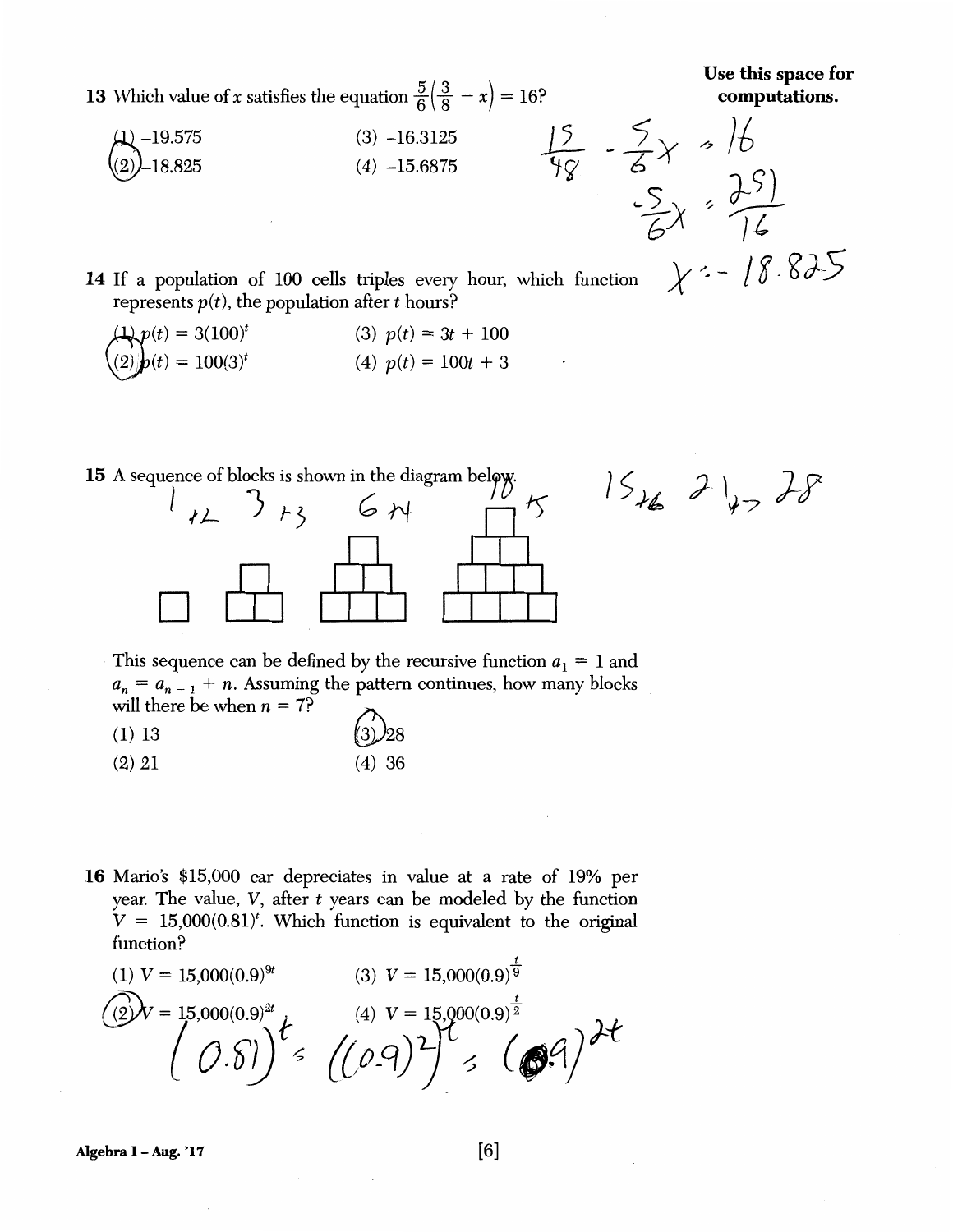**17** The highest possible grade for a book report is 100. The teacher deducts 10 points for each day the report is late.

Which kind of function describes this situation?

- $\left( 1 \right)$ linear (3) exponential growth
- 
- (2) quadratic (4) exponential decay
- **18** The function  $h(x)$ , which is graphed below, and the function  $g(x) = 2|x + 4| - 3$  are given.



Which statements about these functions are true?

- I.  $g(x)$  has a lower minimum value than  $h(x)$ .
- II. For all values of  $x, h(x) < g(x)$ .

III. For any value of  $x, g(x) \neq h(x)$ .

| $\lambda$ I and II, only                                     | $(3)$ II and III, only |
|--------------------------------------------------------------|------------------------|
| $\left(\begin{matrix} 2\\ \end{matrix}\right)$ and III, only | $(4)$ I, II, and III   |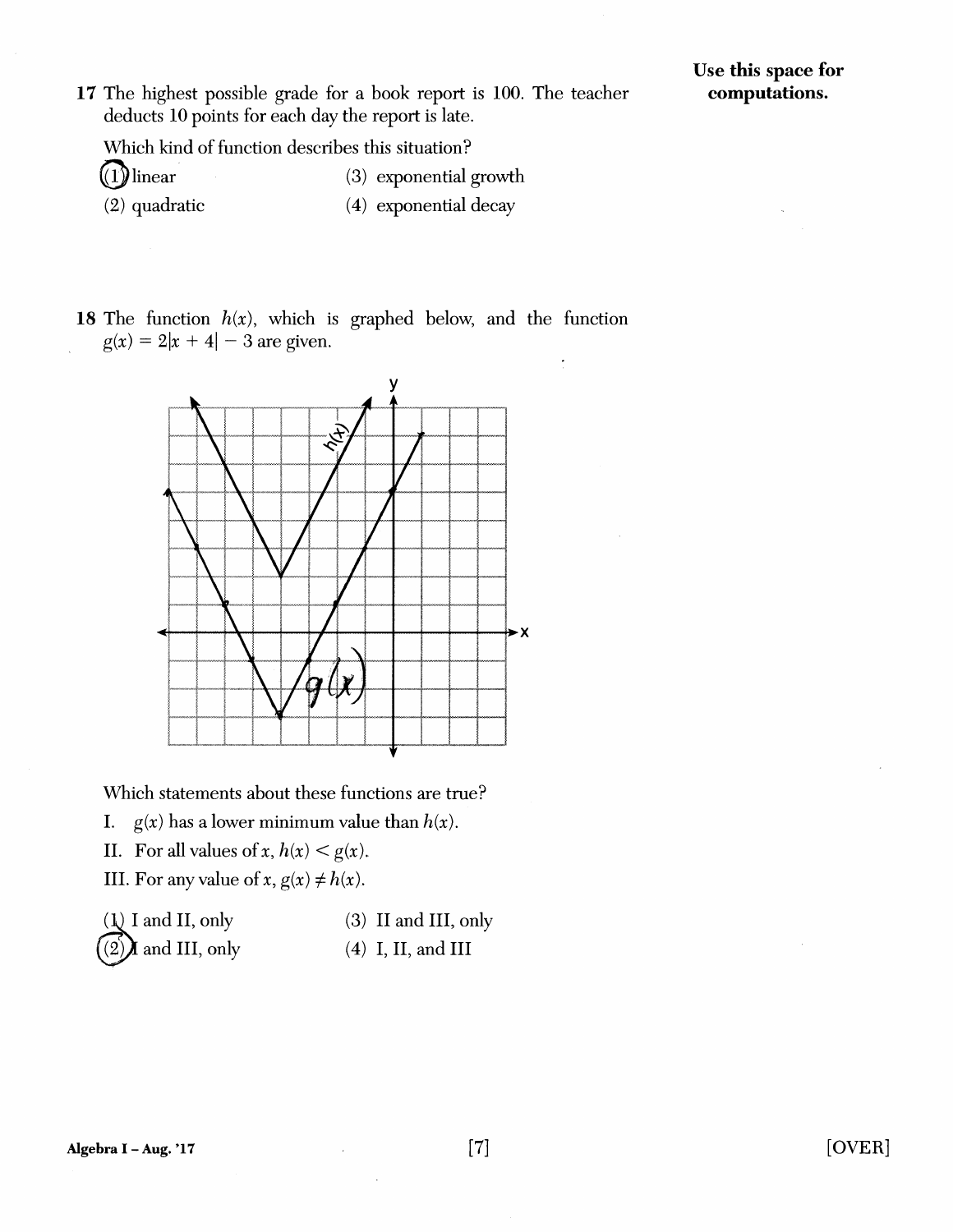$=$   $\delta$ 

IX *(x/J) Cx-*

19 The zeros of the function 
$$
f(x) = 2x^3 + 12x - 10x^2
$$
 are

- (1)  $\{2, 3\}$   $\{(3)\}(0, 2, 3\})$ (1) {2, 3}<br>(2) {-1, 6} (3) {0, 2, 3}<br>(4) {0, -1, 6}  $\partial x (\chi^2 + 6 - \sqrt{y})$
- 
- 20 How many of the equations listed below represent the line passing through the points  $(2,3)$  and  $(4,-7)$ ?

$$
5x + y = 13
$$
  
\n
$$
y + 7 = -5(x - 4)
$$
  
\n
$$
y = -5x + 13
$$
  
\n
$$
y = 5(x - 4)
$$
  
\n(1) 1  
\n(2) 2  
\n(3) 3  
\n(4) 4  
\n(5) 3  
\n(6) 3  
\n(7) 5x - 1  
\n(9) 9

21 The Ebola virus has an infection rate of 11% per day as compared to the SARS virus, which has a rate of 4% per day.

If there were one case of Ebola and 30 cases of SARS initially reported to authorities and cases are reported each day, which statement is true?

- (1) At day 10 and day 53 there are more Ebola cases.
- (2) At day 10 and day 53 there are more SARS cases.
- $(3)$ At day 10 there are more SARS cases, but at day 53 there are more Ebola cases.
- (4) At day 10 there are more Ebola cases, but at day 53 there are more SARS cases.

$$
\begin{aligned}\n&\in(10) = 1(1.11)^{10} \approx 3 \\
&\in(53) = 1(1.11)^{53} \approx 252 \\
&\in(10) = 30(1.04)^{10} \approx 44 \\
&\leq(53) = 30(1.04)^{53} \approx 239\n\end{aligned}
$$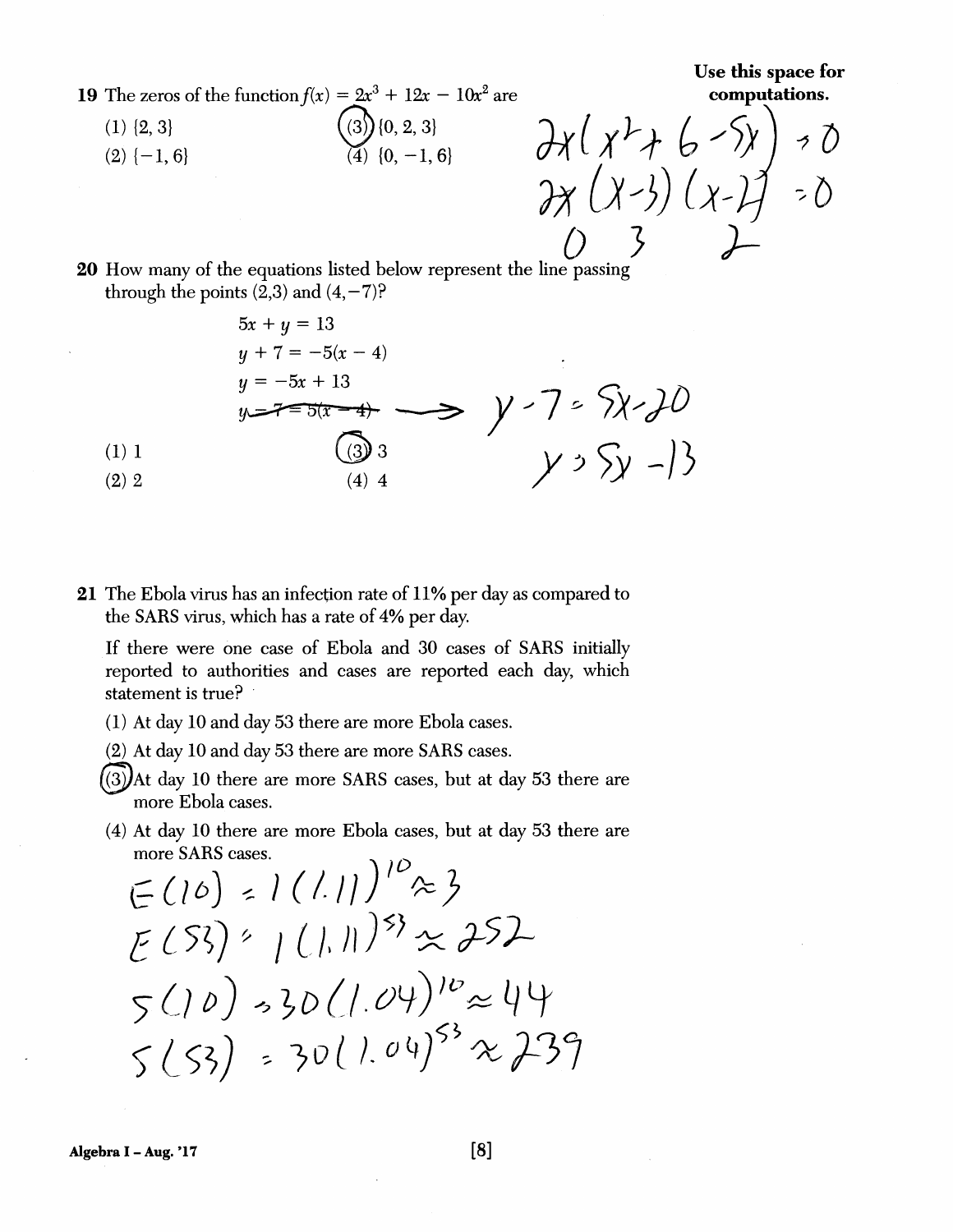22 The results of a linear regression are shown below.

$$
y = ax + b
$$
  
\n
$$
a = -1.15785
$$
  
\n
$$
b = 139.3171772
$$
  
\n
$$
r = -0.896557832
$$
  
\n
$$
r^2 = 0.8038159461
$$

Which phrase best describes the relationship between  $x$  and  $y$ ?

 $(1)$ strong negative correlation

(2) strong positive correlation

( 3) weak negative correlation

( 4) weak positive correlation

- 23 Abigail's and Gina's ages are consecutive integers. Abigail is younger than Gina and Gina's age is represented by *x.* If the difference of the square of Gina's age and eight times Abigail's age is 17, which equation could be used to find Gina's age?
	- (1)  $(x + 1)^2 8x = 17$  (3)  $x^2 8(x + 1) = 17$ (2)  $(x - 1)^2 - 8x = 17$  <br>  $(4) x^2 - 8(x - 1) = 17$

## 24 Which system of equations does *not* have the same solution as the system below?

$$
4x + 3y = 10
$$

$$
-6x - 5y = -16
$$

 $(1) -12x - 9y = -30$  $12x + 10y = 32$ (3)  $24x + 18y = 60$  $-24x - 20y = -64$  $(2)$   $20x + 15y = 50$  $-18x - 15y = -48$ (3)  $24x + 18y = 60$ <br>  $-24x - 20y = -64$ <br>
(4)  $40x + 30y = 100$ <br>  $36x + 30y = -96$   $36x + 30y = -96$  $+30y = 100$ 76x +30x 596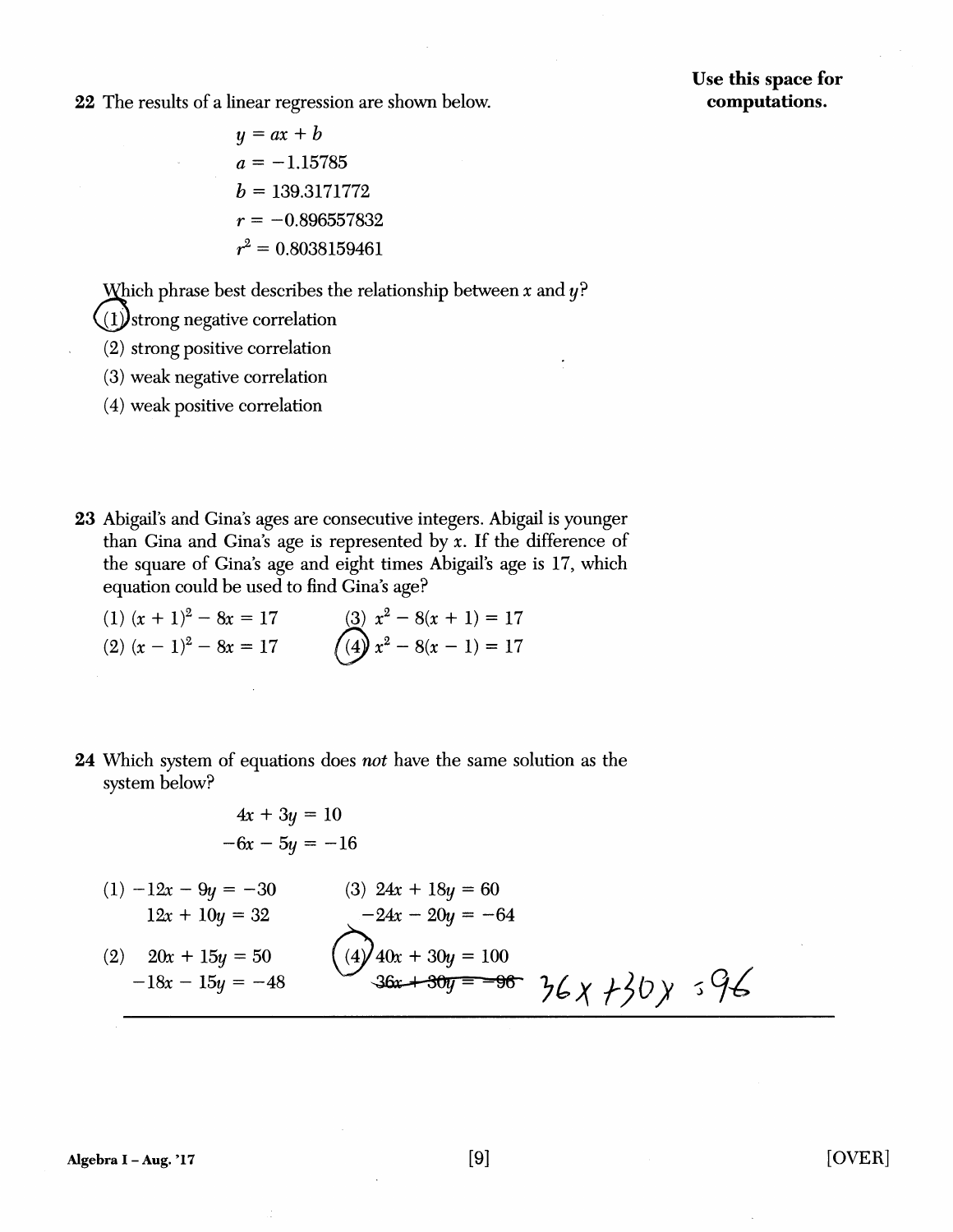#### Part II

Answer all 8 questions in this part. Each correct answer will receive 2 credits. Clearly indicate the necessary steps, including appropriate formula substitutions, diagrams, graphs, charts, etc. Utilize the information provided for each question to determine your answer. Note that diagrams are not necessarily drawn to scale. For all questions in this part, a correct numerical answer with no work shown will receive only 1 credit. All answers should be written in pen, except for graphs and drawings, which should be done in pencil. [ 16]

25 A teacher wrote the following set of numbers on the board:

$$
a = \sqrt{20}
$$
  $b = 2.5$   $c = \sqrt{225}$ 

Explain why  $a + b$  is irrational, but  $b + c$  is rational.

*cannot* be , rrf *e11:Jrs* . j y f *tt{* j *b Y'ca,)* 6e\_\_ Gav 1 *t\_*  as the ratio of *b* r *c.,* <sup>i</sup>s Y/I. tf bl'\~ *I 6c ca usu*   $v$ *vi* then as the vation of *it* can be fwd  $\n \, n \vee m \, \text{b} \, \text{e} \times \text{y} \, \frac{35}{2}$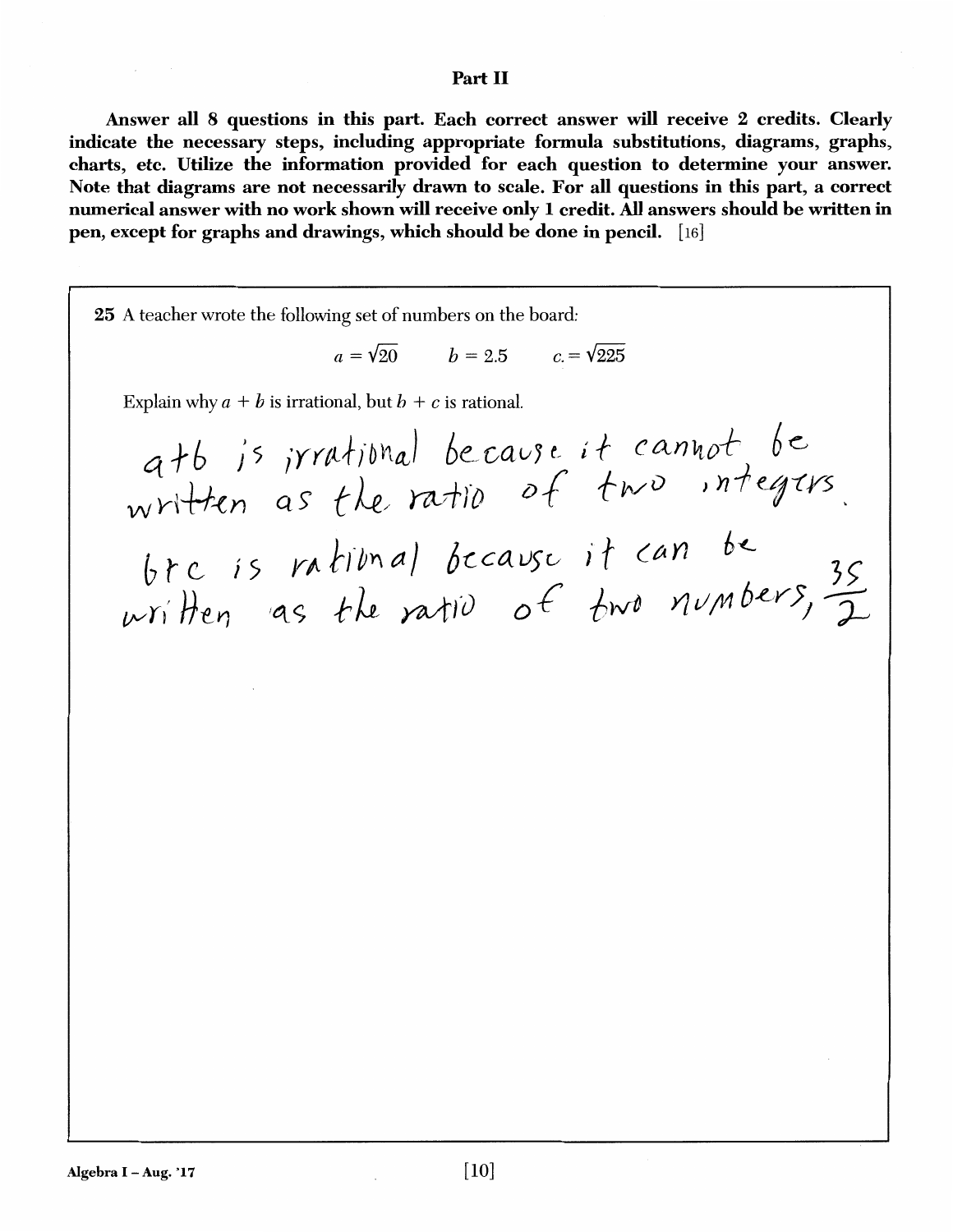26 Determine and state whether the sequence 1, 3, 9, 27, ... displays exponential behavior. Explain how you arrived at your decision.  $\gamma$ es, be cause *ra*tio, 3 27 Using the formula for the volume of a cone, express  $r$  in terms of  $V$ ,  $h$ , and  $\pi$ . r *1-..*   $5r$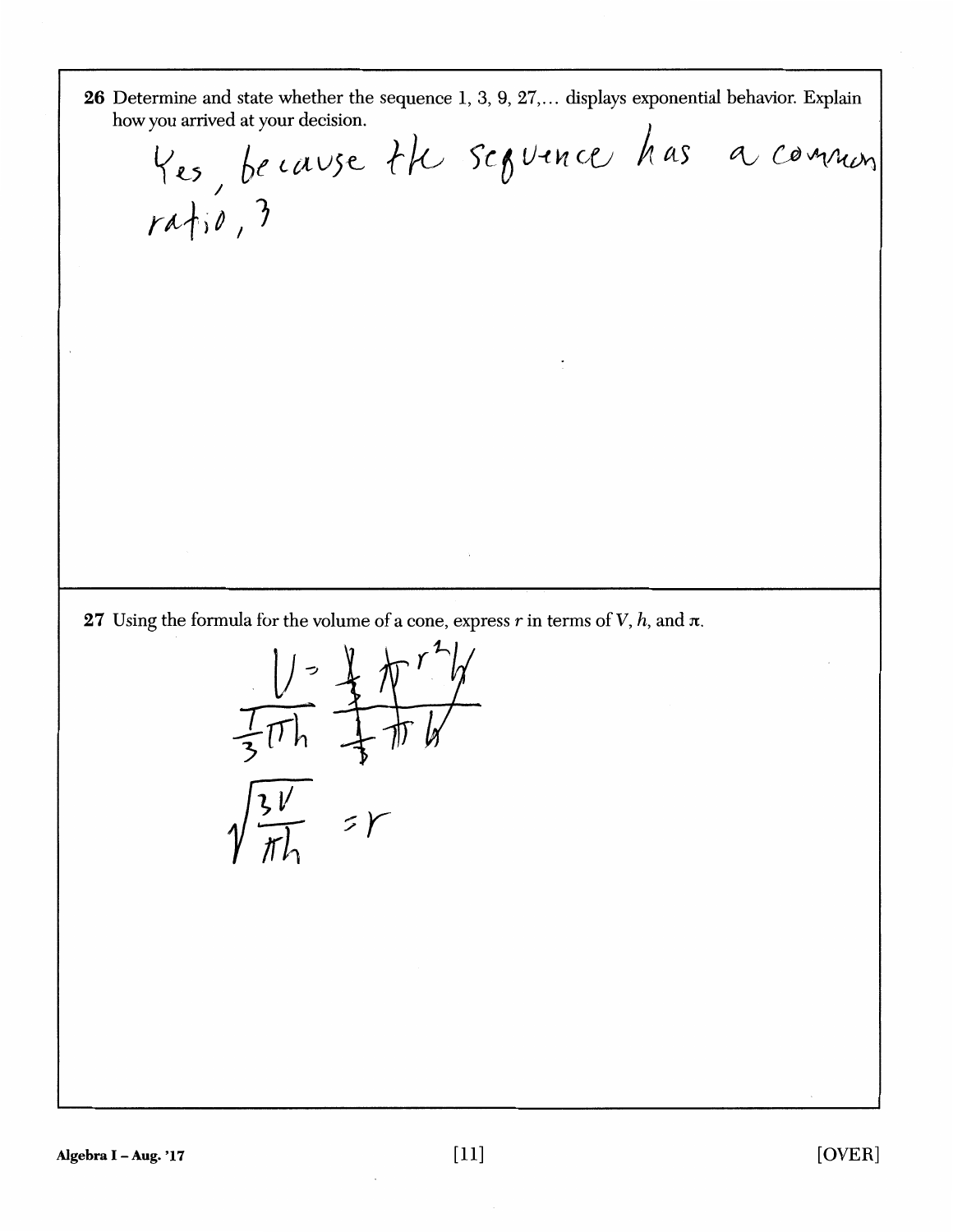28 The graph below models the cost of renting video games with a membership in Plan A and Plan B.

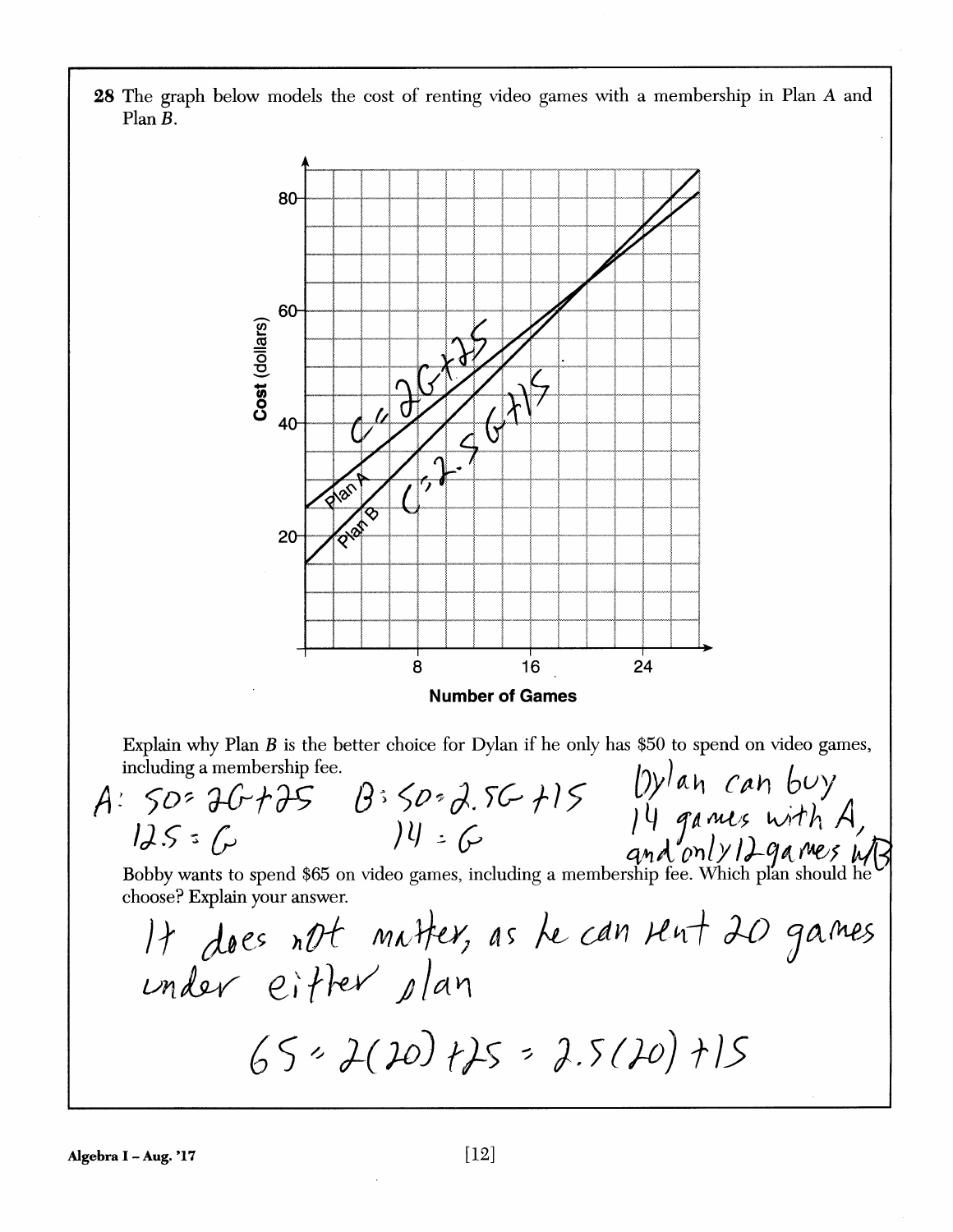**29** Samantha purchases a package of sugar cookies. The nutrition label states that each serving size of 3 cookies contains 160 Calories. Samantha creates the graph below showing the number of cookies eaten and the number of Calories consumed.



Explain why it is appropriate for Samantha *to* draw a line through the points on the graph.

The data is continuous, i.e. a fraction of a *coolcie may be enten*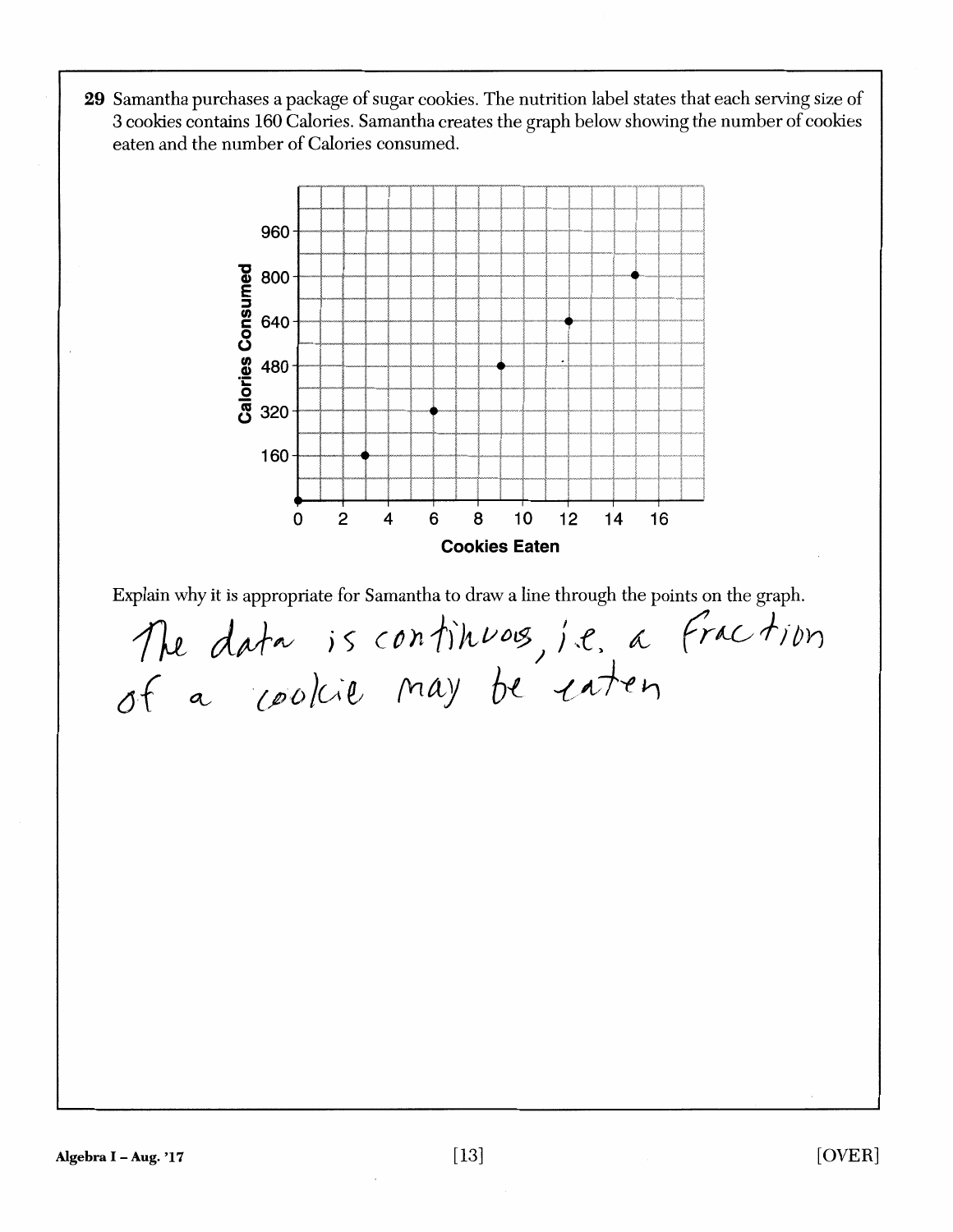30 A two-inch-long grasshopper can jump a horizontal distance of 40 inches. An athlete, who is five feet nine, wants to cover a distance of one mile by jumping. If this person could jump at the same ratio of body-length to jump-length as the grasshopper, determine, to the *nearest jump,*  how many jumps it would take this athlete to jump one mile.

ł.

 $\frac{2}{40}$  = 5.75  $x = 15$ 

 $\frac{5280}{115}$   $\approx$  46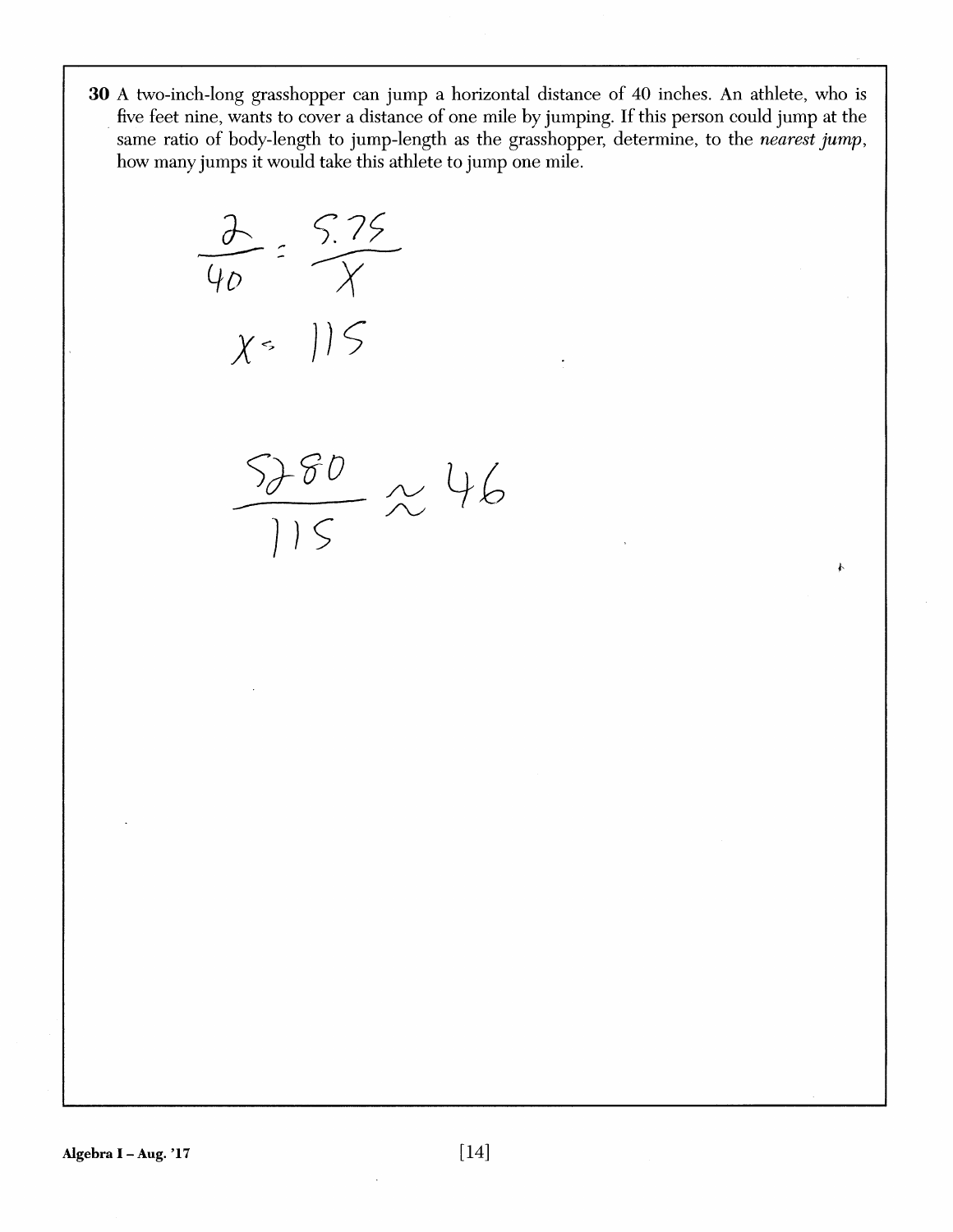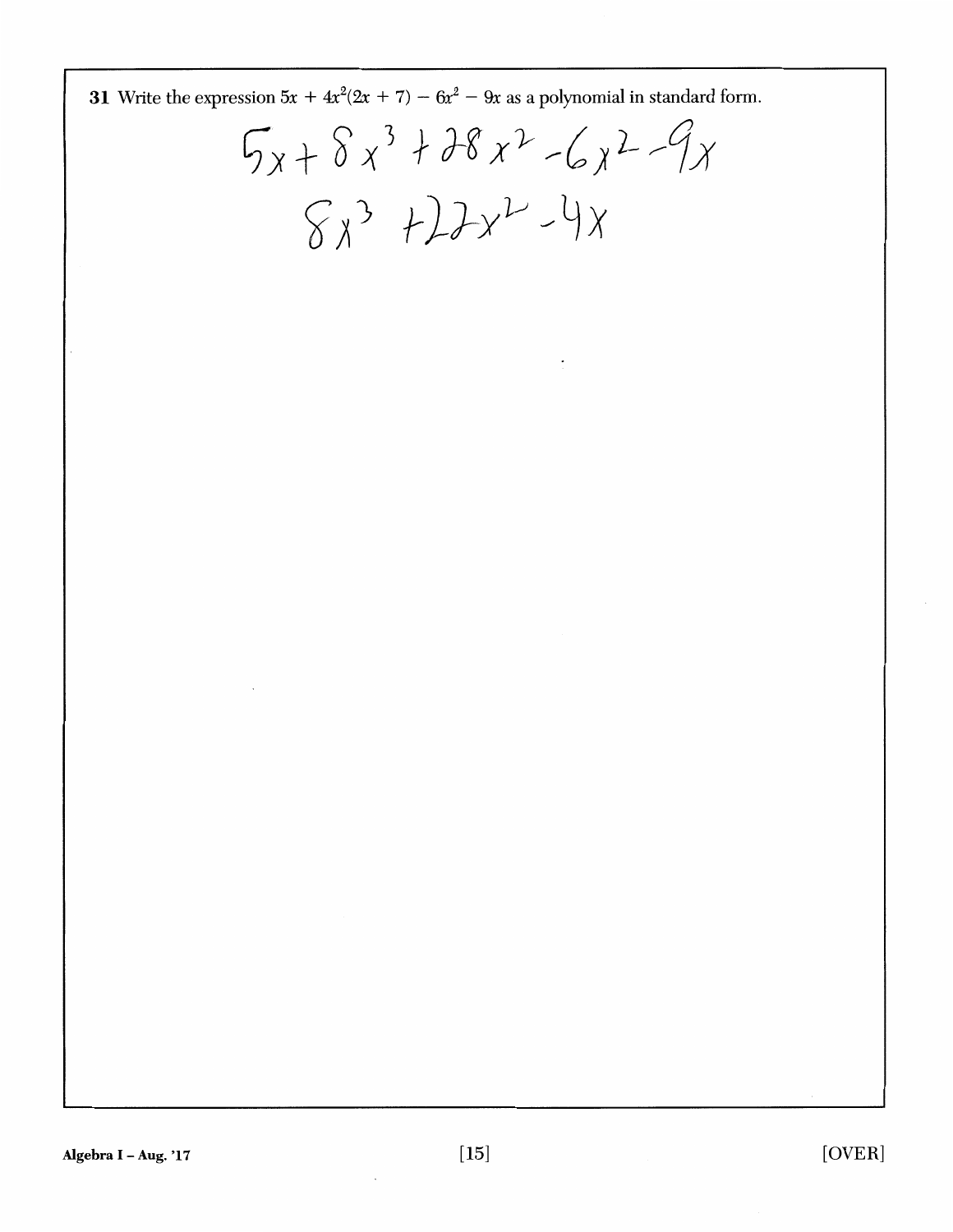32 Solve the equation  $x^2 - 6x = 15$  by completing the square.

 $x^{2}-6x+9=15+9$  $(x-3)^2$  s 24<br> $x-3$  s  $\pm \sqrt{24}$ <br> $x-3$  =  $\pm \sqrt{24}$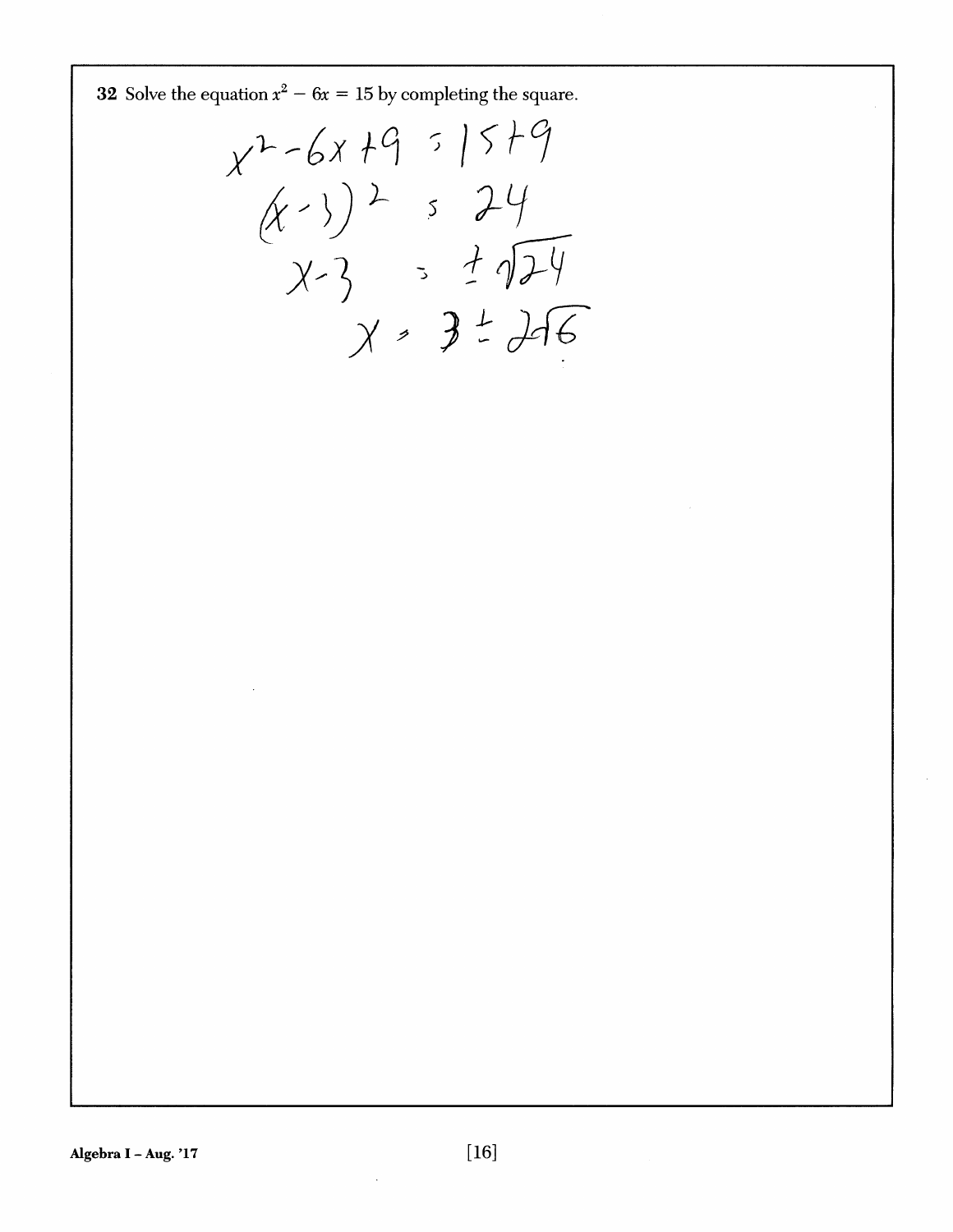#### Part III

Answer all 4 questions in this part. Each correct answer will receive 4 credits. Clearly indicate the necessary steps, including appropriate formula substitutions, diagrams, graphs, charts, etc. Utilize the information provided for each question to determine your answer. Note that diagrams are not necessarily drawn to scale. For all questions in this part, a correct numerical answer with no work shown will receive only I credit. All answers should be written in pen, except for graphs and drawings, which should be done in pencil. [ 16]

33 Loretta and her family are going on vacation. Their destination is 610 miles from their home. Loretta is going to share some of the driving with her dad. Her average speed while driving is 55 mph and her dad's average speed while driving is 65 mph.

The plan is for Loretta to drive for the first 4 hours of the trip and her dad to drive for the remainder of the trip. Determine the number of hours it will take her family to reach their

destination.<br>  $6/0-55'$   $\frac{4}{3}$   $\frac{4}{65}$ ,  $\frac{4}{6}$   $\frac{1}{6}$  ...  $10$ 

After Loretta has been driving for 2 hours, she gets tired and asks her dad to take over. Determine, to the *nearest tenth of an hour*, how much time the family will save by having Loretta's dad drive for the remainder of the trip. dad drive for the remainder of the trip.

 $7.7 + 2 = 9.7$ {JC *.I- .----::--*  $0.3$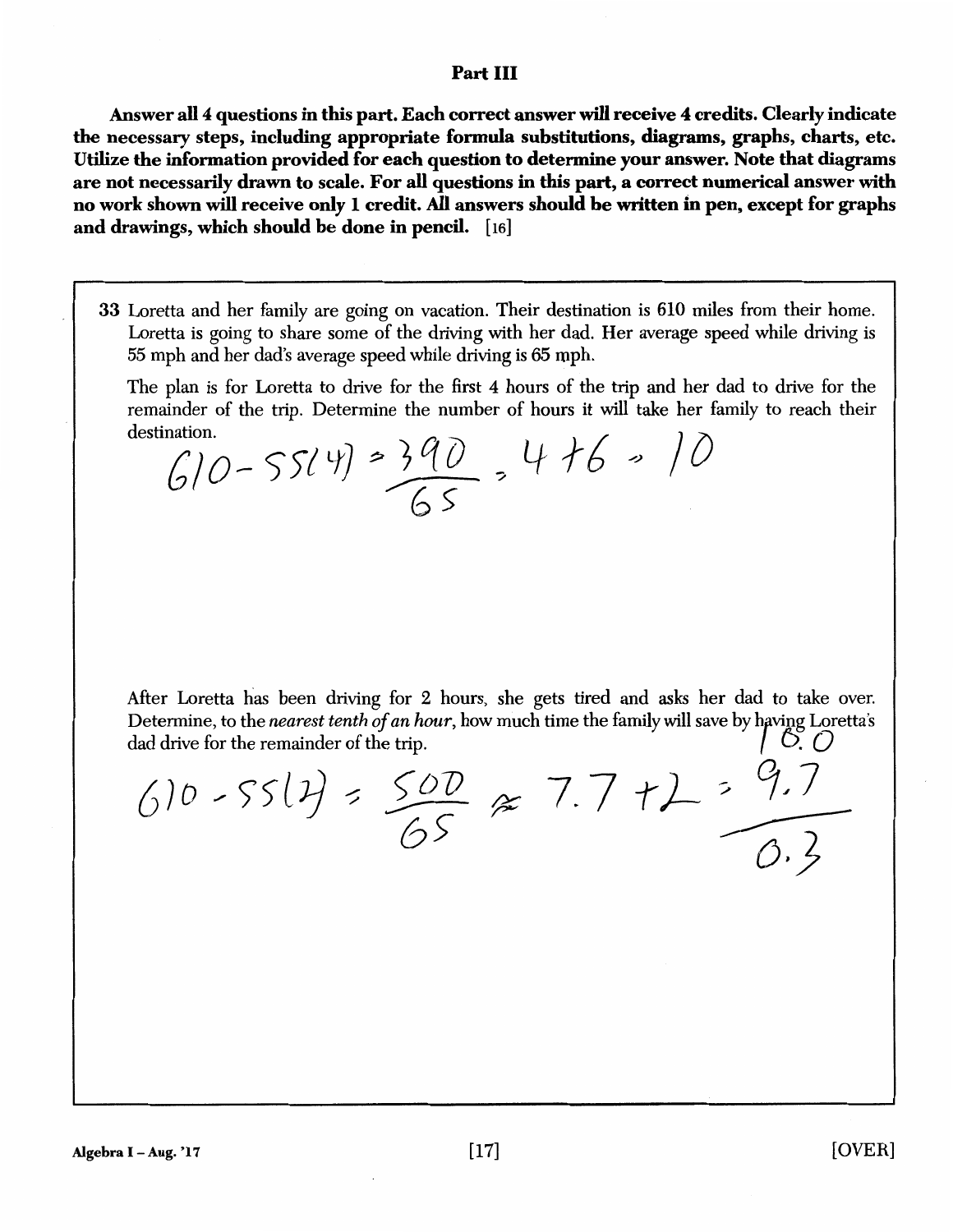34 The heights, in feet, of former New York Knicks basketball players are listed below.

| $\vert$ 6.4 $\vert$ 6.9 $\vert$ 6.3 $\vert$ 6.2 $\vert$ 6.3 $\vert$ 6.0 $\vert$ 6.1 $\vert$ 6.3 $\vert$ 6.8 $\vert$ 6.2 |  |  |  |  |  |
|-------------------------------------------------------------------------------------------------------------------------|--|--|--|--|--|
| $\vert$ 6.5 $\vert$ 7.1 $\vert$ 6.4 $\vert$ 6.3 $\vert$ 6.5 $\vert$ 6.5 $\vert$ 6.4 $\vert$ 7.0 $\vert$ 6.4 $\vert$ 6.3 |  |  |  |  |  |
| 6.2 6.3 7.0 6.4 6.5 6.5 6.5 6.0 6.2                                                                                     |  |  |  |  |  |

Using the heights given, complete the frequency table below.

| <b>Interval</b> | <b>Frequency</b> |
|-----------------|------------------|
| $6.0 - 6.1$     |                  |
| $6.2 - 6.3$     | 1 O              |
| $6.4 - 6.5$     |                  |
| $6.6 - 6.7$     |                  |
| $6.8 - 6.9$     |                  |
| $7.0 - 7.1$     |                  |

Question 34 is continued on the next page.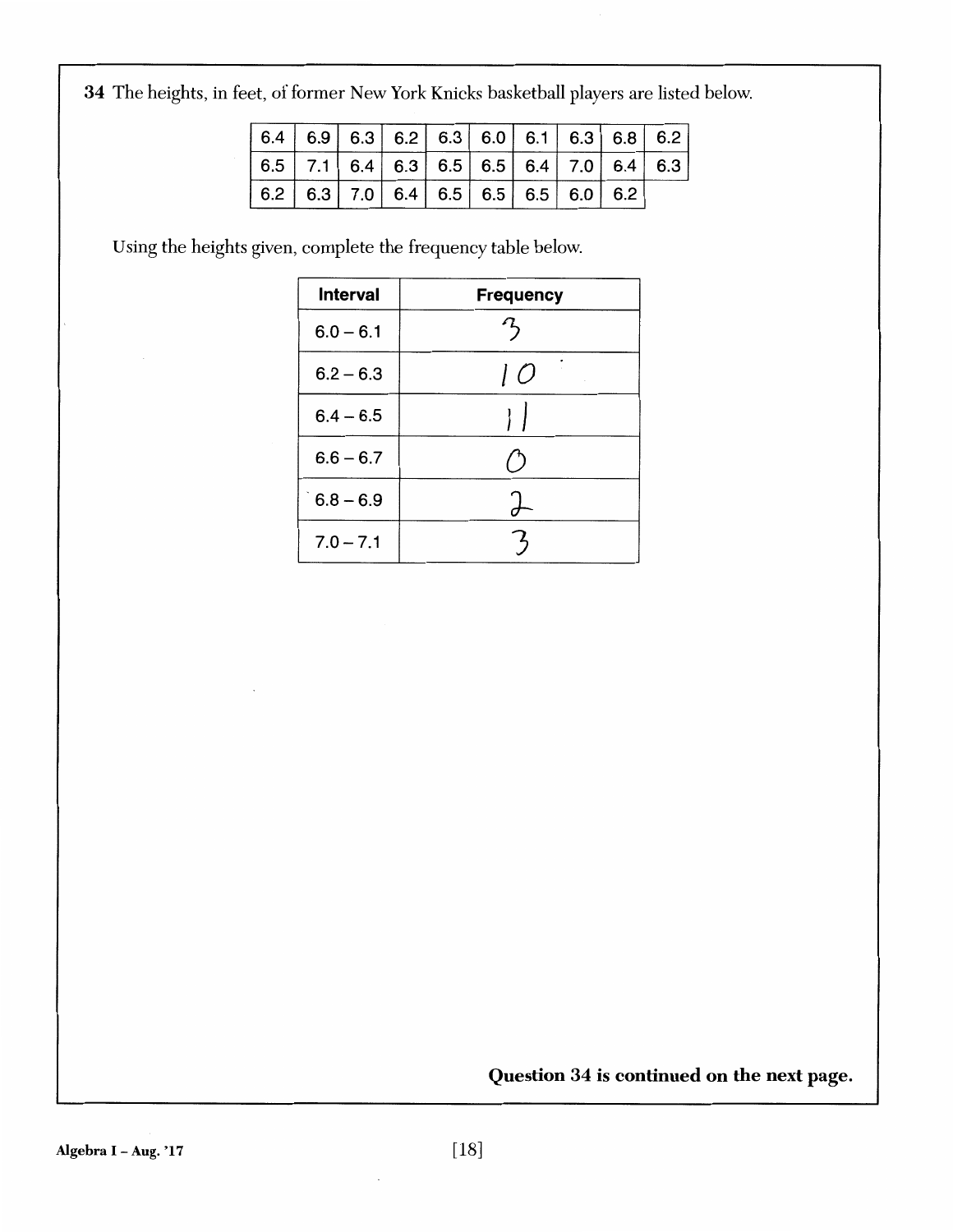# **Question 34 continued.**

Based on the frequency table created, draw and label a frequency histogram on the grid below.

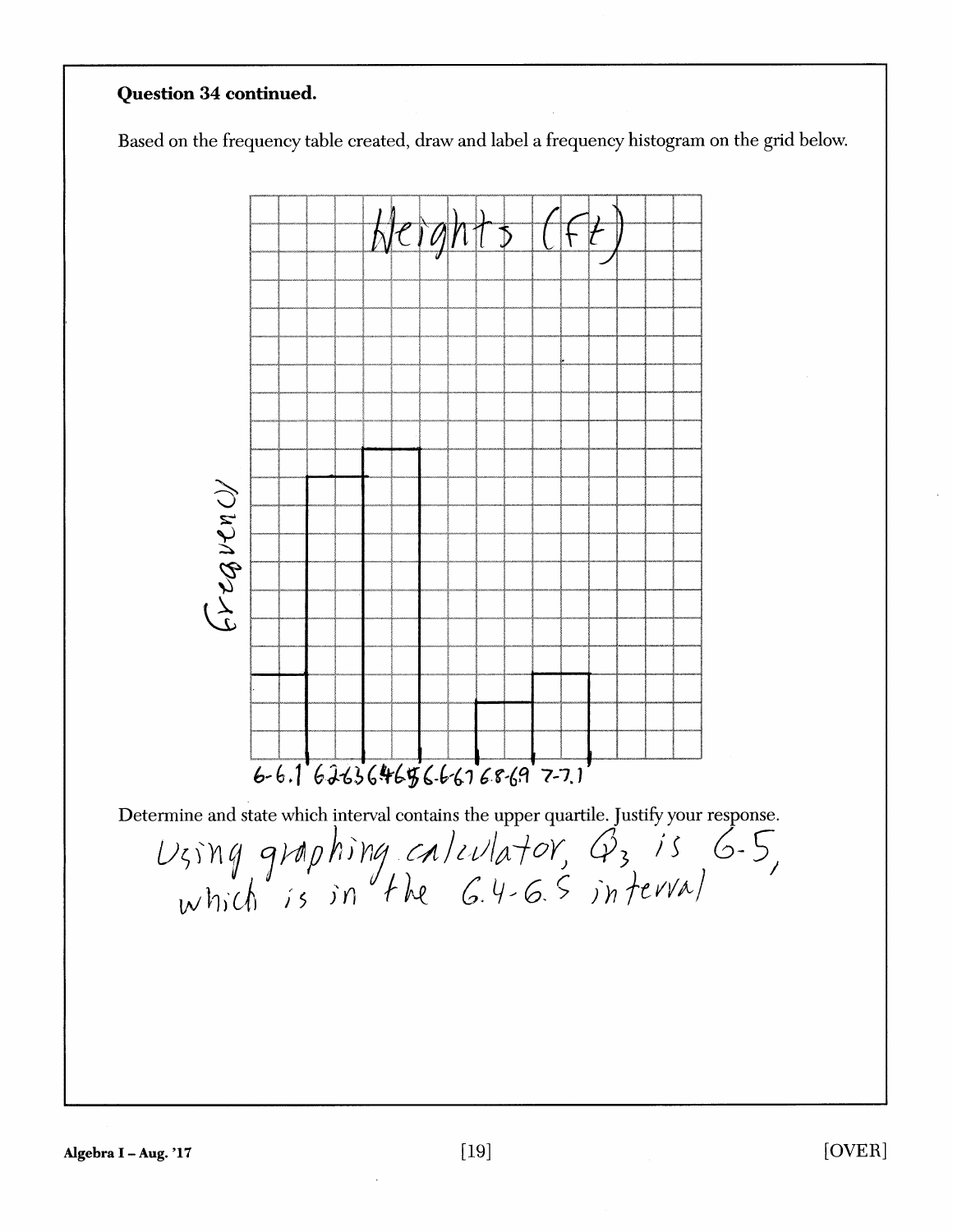![](_page_19_Figure_0.jpeg)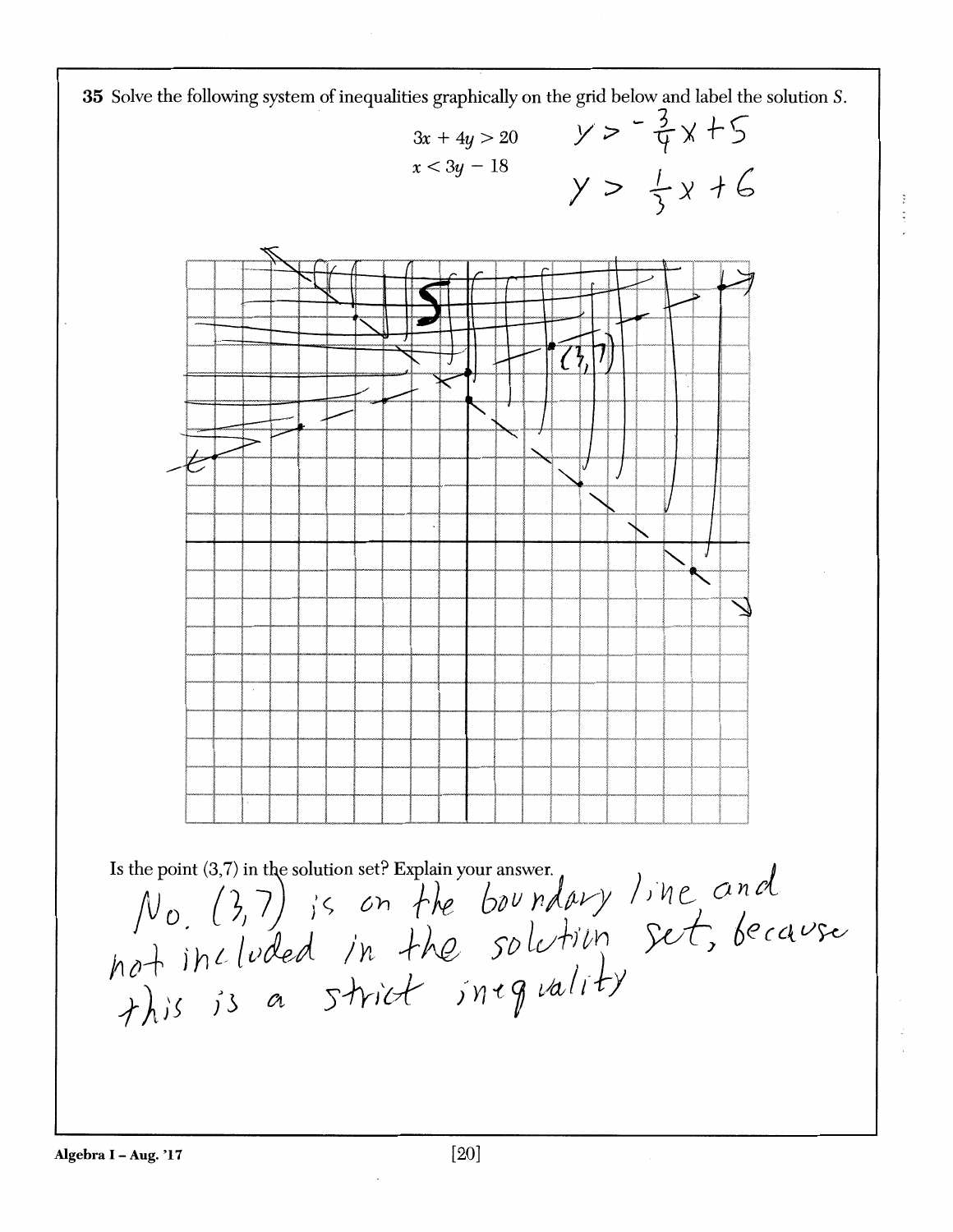36 An Air Force pilot is flying at a cruising altitude of 9000 feet and is forced to eject from her aircraft. The function  $\hat{h}(t) = -16t^2 + 128t + 9000$  models the height, in feet, of the pilot above the ground, where *t* is the time, in seconds, after she is ejected from the aircraft.

Determine and state the vertex of  $h(t)$ . Explain what the second coordinate of the vertex represents in the context of the problem.

in the context of the problem.  
\n
$$
\chi = \frac{108}{2(16)} = 4
$$
\n
$$
h(4) = -16(4)^{2} + 108(4) + 9000
$$
\n
$$
= 9256
$$
\n
$$
(4, 9356)
$$
\nThe y-coordinate represents the pulsant  
\nheight. From ground after ejection.

After the pilot was ejected, what is the maximum number of feet she was above the aircraft's cruising altitude? Justify your answer.

 $9256 - 9000 = 256$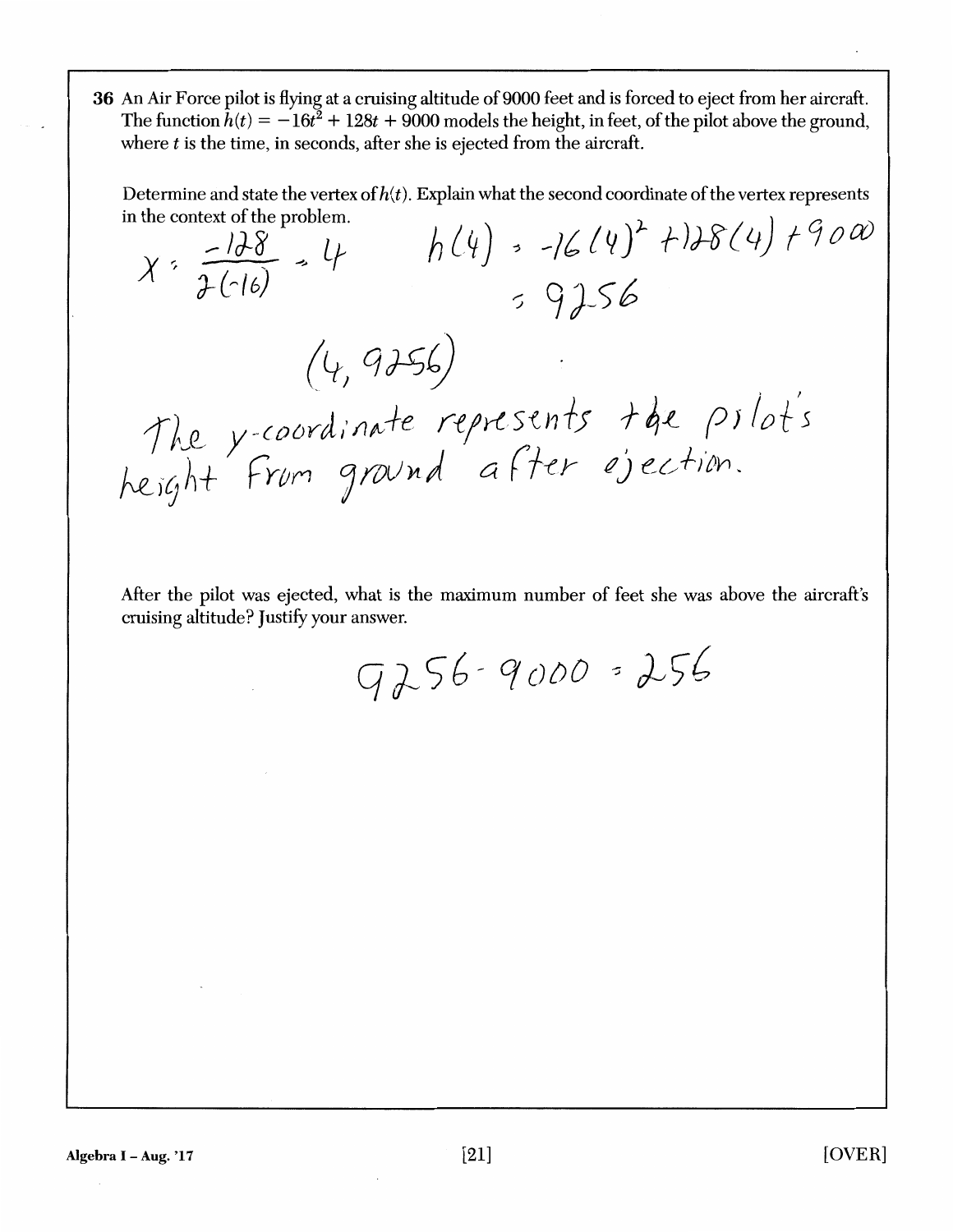### Part IV

Answer the question in this part. A correct answer will receive 6 credits. Clearly indicate the necessary steps, including appropriate formula substitutions, diagrams, graphs, charts, etc. Utilize the information provided to determine your answer. Note that diagrams are not necessarily drawn to scale. A correct numerical answer with no work shown will receive only I credit. All answers should be written in pen, except for graphs and drawings, which should be done in pencil. [6]

37 Zeke and six of his friends are going to a baseball game. Their combined money totals \$28.50. At the game, hot dogs cost \$1.25 each, hamburgers cost \$2.50 each, and sodas cost \$0.50 each. Each person buys one soda. They spend all \$28.50 on food and soda.

 $x + 2y - 20$ 

 $1.25 \times 12.5 \times 5.25$ 

Write an equation that can determine the number of hot dogs, *x,* and hamburgers, *y,* Zeke and his friends can buy.

Question 37 is continued on the next page.